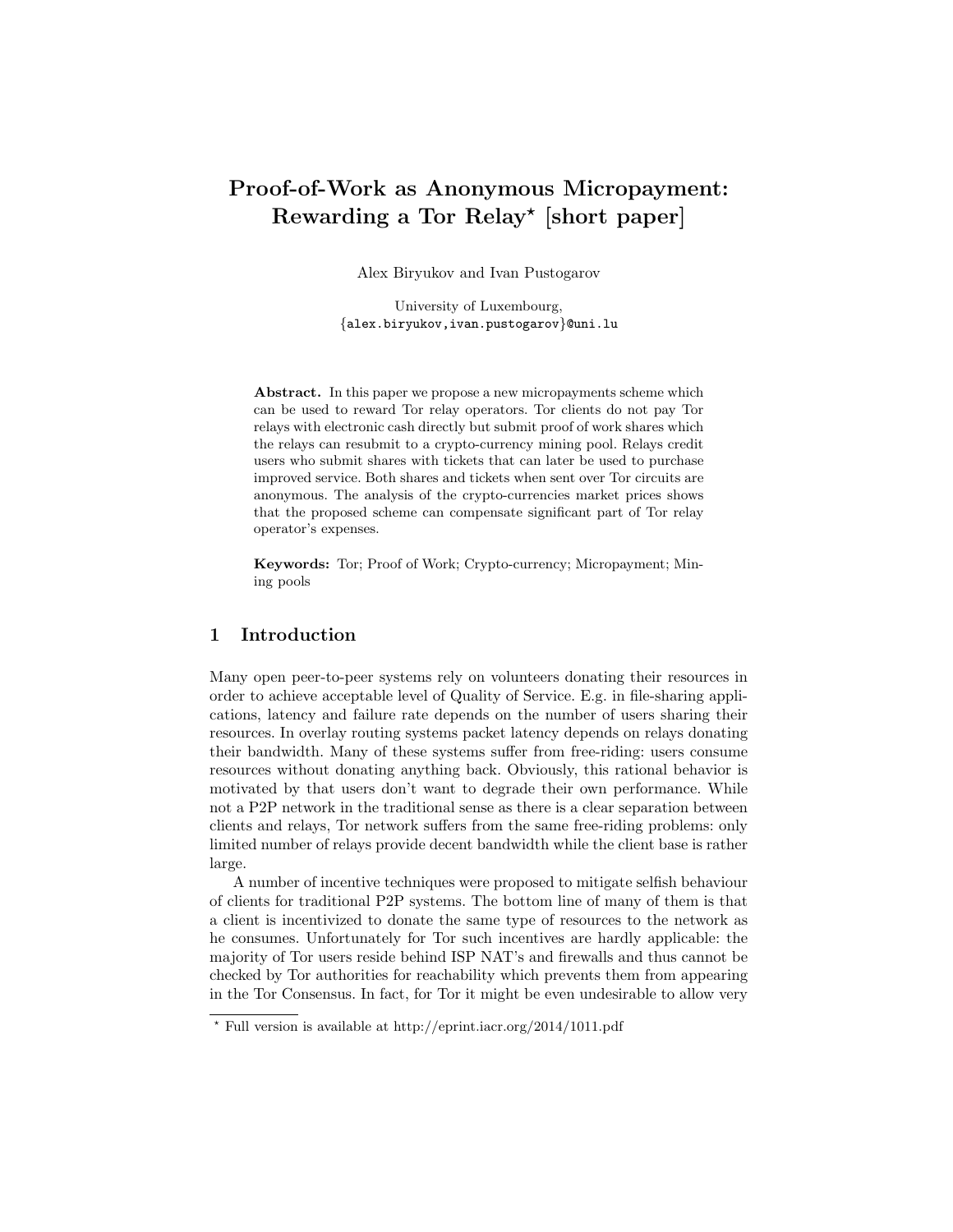low bandwidth nodes to become a part of the network [2] (and many clients can provide only limited bandwidth).

Another alternative would be to use a cryptocurrency and make direct payments to Tor relay operators. Many cryptocurrencies are not anonymous however which is in conflict with Tor goals. In this paper we propose a method to reward Tor relays. This method is based on crypto-currencies but does not have to involve direct payments; it rather adopts a mining-pool approach: a Tor relay implements mining pool functionality and provides Tor clients with mining jobs. When a client finds the job which meets requested difficulty, he submits the share to the Tor relay and gets priority tickets in exchange. Tor relays can either join a mining pool and delegate jobs to Tor clients or can do solo-mining and try to solve a block. The proposed approach does not require a central bank or a secure bandwidth measurement mechanism. The proposed approach may also help to solve scalability problem. The more users join the Tor network and use "paid" services, the more profitable it becomes to run a relay, and the more relays are expected to join the network.

The necessity of developing robust and secure incentives to participate in Tor was first mentioned in the Tor design paper [6]. Since then a lot of research has been done in the area [18, 12, 13, 8, 15], however in most cases they involve a central authority or require running a Tor relay. The idea described in [19] is close in spirit to our scheme (though not directly related) and suggests that a client offers a portion of his computation power in exchange for a service.

The rest of the paper is organized as follows. In section 2 we describe the details of our approach. Analysis of the method is given is section 3. Discussion in Section 4 concludes the paper.

## 2 Proof-of-Work as payment for service

#### 2.1 Design goals

The main objective of the proposed scheme is to compensate Tor relays for providing improved service and to encourage server operator's participation in the Tor network. In addition, we require the following properties. First, the scheme should not degrade the anonymity provided by Tor, i.e. it should not introduce new attack vectors. Second, it should not involve direct payments neither with fiat nor with crypto-currencies. The reason for this is that direct payment even with a digital currency like Bitcoin will reduce user privacy<sup>1</sup> and may become a strong psychological obstacle for adopting a scheme for ordinary users. Third, it should not rely on secure bandwidth measurement mechanisms. Fourth, it should not involve a central bank as in [12]. Sixth, the scheme should not require from users to run a Tor relay in order to get improved service. We analyse these properties in more detail in section 3.

<sup>&</sup>lt;sup>1</sup> An option of payment via anonymous crypto-currency like ZeroCoin [17] will be discussed in Section 4.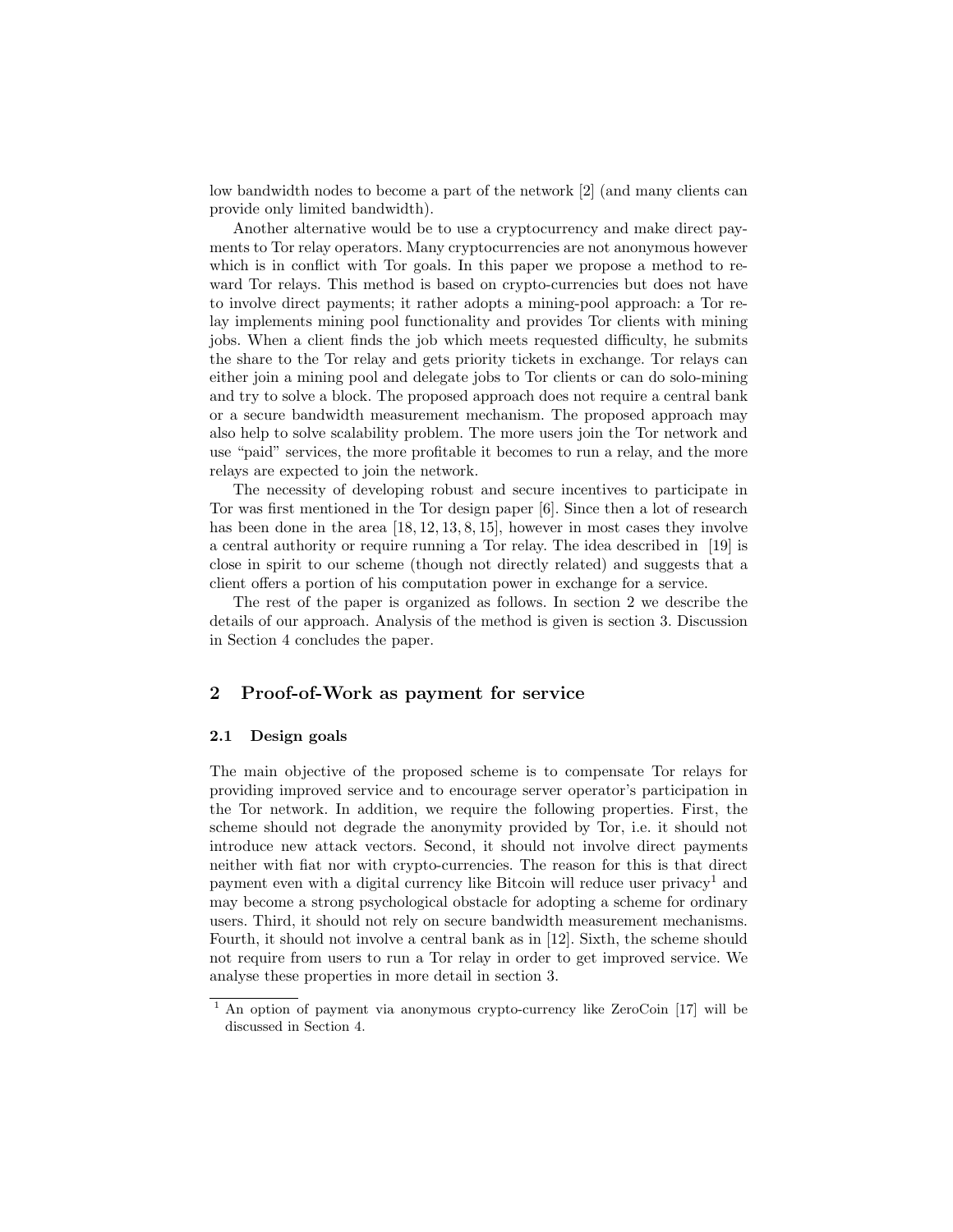#### 2.2 System design

Tor users can get improved service from a Tor relay by producing proof-ofwork and sending it to the relay over an anonymous Tor circuit. The relay can then forward this proof-of-work to a crypto-currency mining pool and earn coins. Users are rewarded by relay-specific priority tickets which can later be exchanged at the same relay for improved service (higher bandwidth or lower latencies). Tickets are issued by relays using blind signatures [3] and exchanged between users and relays over anonymous Tor circuits. Unlike [12] we do not use any bank entity and tickets are blind-signed by relays themselves.

Setup. In the setup phase a Tor relay first chooses a mining pool, the corresponding crypto-currencies and PoW algorithms (note that the relay can choose a pool which automatically switches to the most profitable currencies). Second, the relay generates a public/private key pair which will be used in generation of priority tickets (this key pair should be different from the relay's onion and identity keys). The relay then includes this information into its descriptor. A client which plans to obtain improved service chooses relays which announce compatible PoW algorithms.

Protocol 1. Ticket Purchase: Client C obtains a priority ticket from relay R

- 1:  $C \rightarrow R$ : SUBSCRIBE message.
- 2:  $R \rightarrow C$ : JOB message.
- 3:  $C$  : start mining a share.
- 4: C : If share w is found, generate random number x and its hash  $H(x)$ .
- 5:  $C \rightarrow R : w$ ,  $H(x)$ .
- 6:  $R$ : check  $w$ , if correct pass it to the mining pool.
- 7:  $R \leftrightarrow C$ : Generate partially blind signature S over  $\{H(x), d\}$ , where d is an assigned by the relay timestamp, which specifies the current day.
- 8: C: Keeps the ticket  $T_R = \{S, d, x, H(x)\}.$

Purchasing priority tickets. A relay will provide improved service for clients in exchange for priority tickets. Priority tickets are relay-specific which means that by default they can only be used to purchase service from the relay which issued them (see Protocol 2 if ticket exchange is required). The protocol for client C to obtain a ticket from relay R is described in Protocol 1. Prior to execution of the protocol, the client establishes an anonymous Tor circuit to the relay. All communications are carried over this circuit, including (optionally) the future client traffic. Client  $C$  registers for a new mining job with relay  $R$ and the relay sends a reply in which it specifies the PoW algorithm, difficulty per share, and data sufficient to construct a share (steps 1–2). At step 3, the client starts solving a new share. At steps 4–5 (given that the client solved the share), the client generates a random value x and its hash  $H(x)$  and sends the share to  $R$ . The relay verifies the share and produces a partially blind signature S over  $H(x)$  with timestamp d as an added factor according to [1]. The tuple  $T = \{S, d, x, H(x)\}\$ is a priority ticket which the client can later exchange for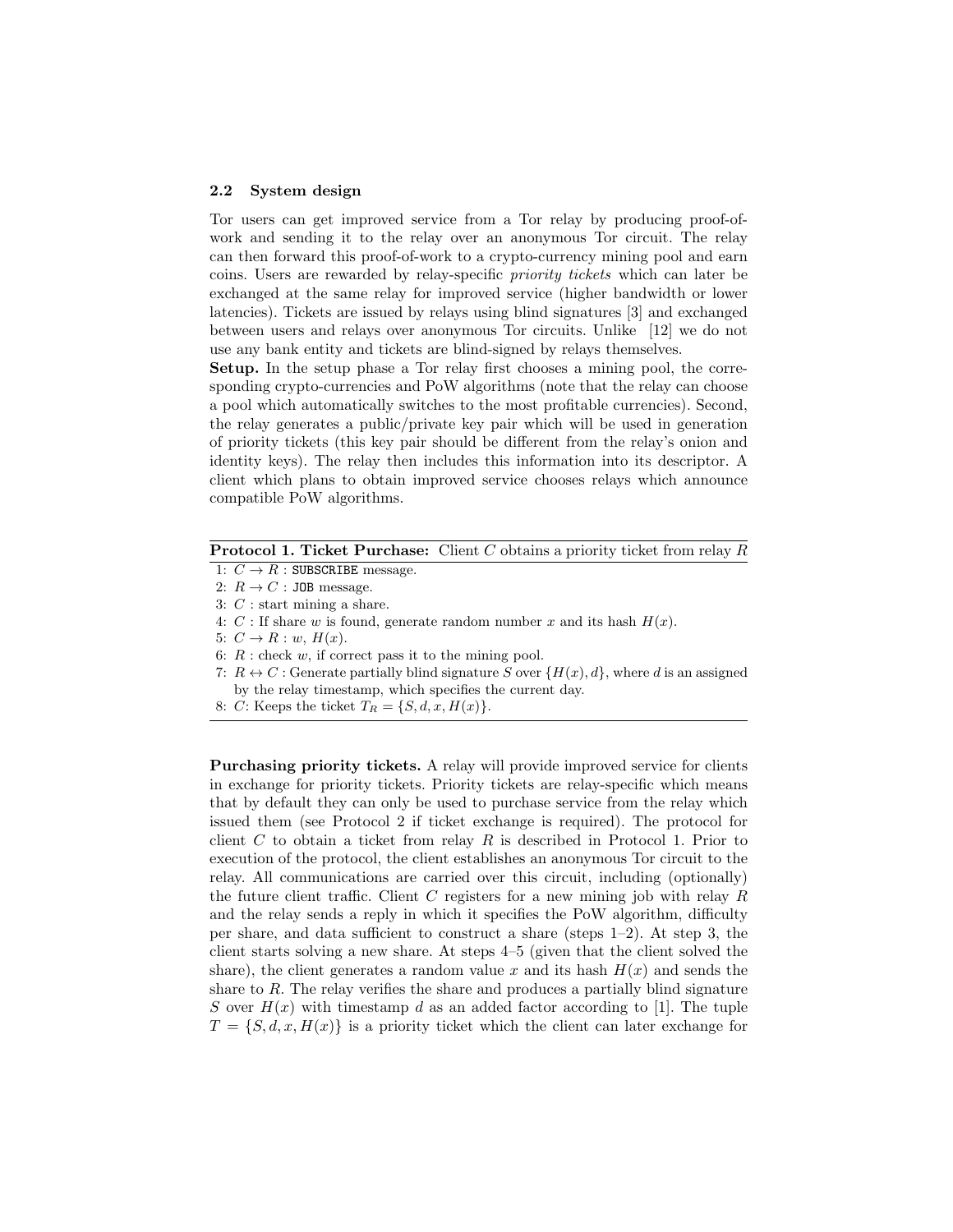the improved service. By reducing the granularity of the timestamp to just the current date makes all clients that got tickets on the same day undistinguishable. Buying improved service. Every ticket that a client gets can be used to transmit cells with priority access during  $\Delta t$  seconds through the Tor relay which issued the ticket. In order to prevent double-spending, the relay should keep history of spent tickets. To limit the size of this database tickets should expire after e.g. 48 hours.

Priority access. We suggest using Hierarchical Token Bucket Algorithm [14] to provide improved quality of service for users with priority tickets, however other options exist [7]. HTB is a simple algorithm and it is a logical step from the currently employed by Tor Token Bucket algorithm. The priority access scheme should allocate enough resources for "free" users so that people without funds to buy high-speed computers can still have reasonable QoS with Tor.

Ticket exchange. So far in the proposed scheme a client gets tickets from the same relay  $R_1$  for which he is working, and the tickets are valid at this relay only. Such scheme works best if the client provides proof-of-work simultaneously with sending his data over Tor. Assume now that a client pre-mined priority tickets with an intention to spend them later. He might become frustrated if at the time when he decides to spend them relay  $R_1$  is off-line. In such a case relay  $R_1$  may team with a backup relay  $R_2$  and ask it to accept its priority tickets.  $R_2$ can later request payment from  $R_1$  in crypto-coins or by redirecting his clients to mine for  $R_2$ . Protocol 2 describes how priority tickets issued to client  $C$  by relay  $R_1$  can be spent at relay  $R_2$ . When relays  $R_1$  and  $R_2$  are both online they synchronise their databases of spent tickets.

**Protocol 2. Ticket Exchange:** C gets improved service at  $R_2$  by providing a ticket issued by  $R_1$ 

Client C obtained ticket  $T_{R_1} = \{S_1, d, x, H(x)\}\$ from relay  $R_1$ .  $R_2$  is a backup relay for R<sup>1</sup>

1:  $C \to R_2 : T_{R_1}$ 

2:  $R_2$ : verify signature  $S_1$  and timestamp d.

3:  $R_2$ : If correct, register  $T_{R_1}$  as spent (sync this with  $R_1$ ).

4:  $R_2$ : If  $T_{R_1}$  is correct, provide priority access.

5:  $R_2 \rightarrow R_1$ : PAYMENT REQUEST (Once every N served tickets).

Assume that client C has ticket  $T_{R_1} = \{S_1, d, x, H(x)\}\$ issued by relay  $R_1$ . The objective of the Protocol 2 is for the client to be able to get improved service from relay  $R_2$  while preserving the following properties: (1) A colluding client and relay should not produce "free" tickets which can later be used at other relays; (2) Double spending of the same ticket at two different relays should be prevented.

"Free" tickets created by colluding client C and relay  $R_1$  are avoided by that  $R_2$  requests payment for each batch of N served tickets (either in crypto-coins or by delegating new mining work). We can envision that in practice relays  $R_1, R_2$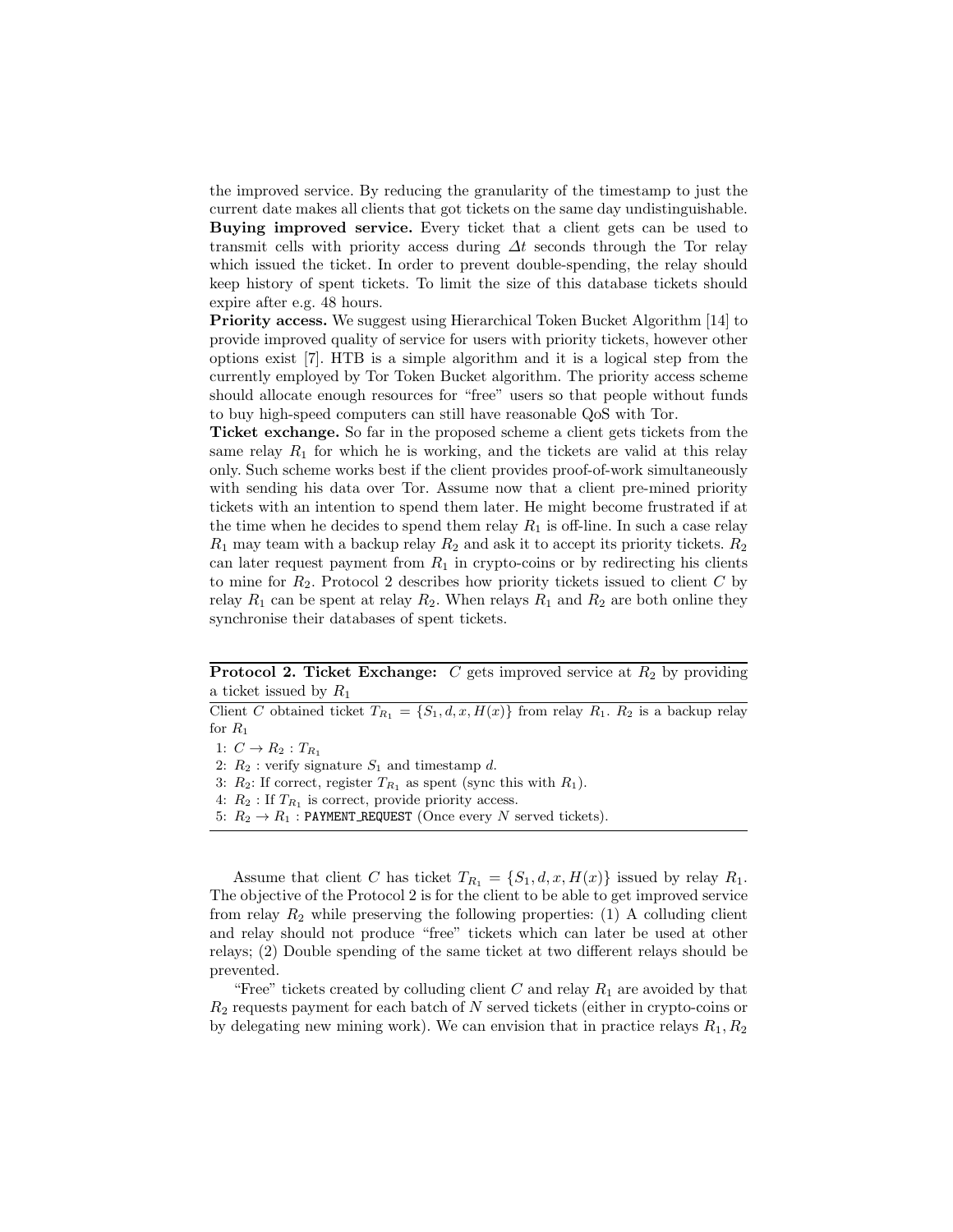might be run by the same operator or by two operators, who trust each other. In the second case the amount of trust can be regulated by the size of  $N$ . In case  $R_1$  stops paying, relay  $R_2$  will stop accepting its tickets. In order to prevent double-spending of the same ticket at relays  $R_1$  and  $R_2$  they should regularly synchronise their databases of spent tickets.

Mining strategies. The operator of a Tor relay which accepts PoW shares has two possibilities. First, he can decide to do solo-mining, by making his cryptocurrency address a part of JOB messages sent to clients in the hope that one of the submitted shares will also solve a block. This strategy requires significant computational power at a large number of Tor clients. Second, the Tor relay operator may decide to ask for work from a large mining pool and then delegate this work to clients. The operator then resubmits the shares found by the clients to the mining pool. Note that the mining pool requests the relay to generate a share of difficulty lower than the current block's difficulty in the hope that one share will also solve the block. The Tor relay may use the same strategy towards Tor clients: it may request to generate PoW with difficulty lower than that indicated by the mining pool in the hope that a client's PoW will also solve the mining pool's share. With this approach the Tor relay may regulate how many tickets are issued to different clients, proportional to their mining power. Donations. Clients that just want to support Tor relays without requesting any bandwidth can submit shares without requesting anything back.

#### 3 Analysis

#### 3.1 Profitability

Motivation. According to the performance statistics maintained by the Tor project<sup>2</sup> [21], it takes roughly between 10 and 15 seconds to download a  $5MB$ file over the Tor network on average (which results in 333 KB/s). While such speeds are likely to be enough for general Web-surfing they might be frustrating for bulk file downloads, watching videos, or having a video conference [11]. The later types of traffic could be the reason why Tor clients may decide to get improved service from Tor relays. This might be especially true for Bittorrent users. Bittorrent over Tor has been problematic for both Bittorrent users and Tor relay operators: users did not get enough speed, and Tor operators are concerned that bulk file downloads consume a lot of bandwidth and thus decrease Quality of Service (QoS) for Web-surfing users.

Another reason why a Tor client would want to have higher capacity/lower delays is to improve QoS for his hidden services. The current version of Tor Hidden Services suffers from high delays and low speeds [10] which significantly reduces the number of users.

Choosing crypto-currencies There are more than 400 different crypto-currencies nowadays [5] (however only few of them achieved noticeable market capitalisation and are less susceptible to huge fluctuations in market value towards fiat

 $2$  For June – September 2014.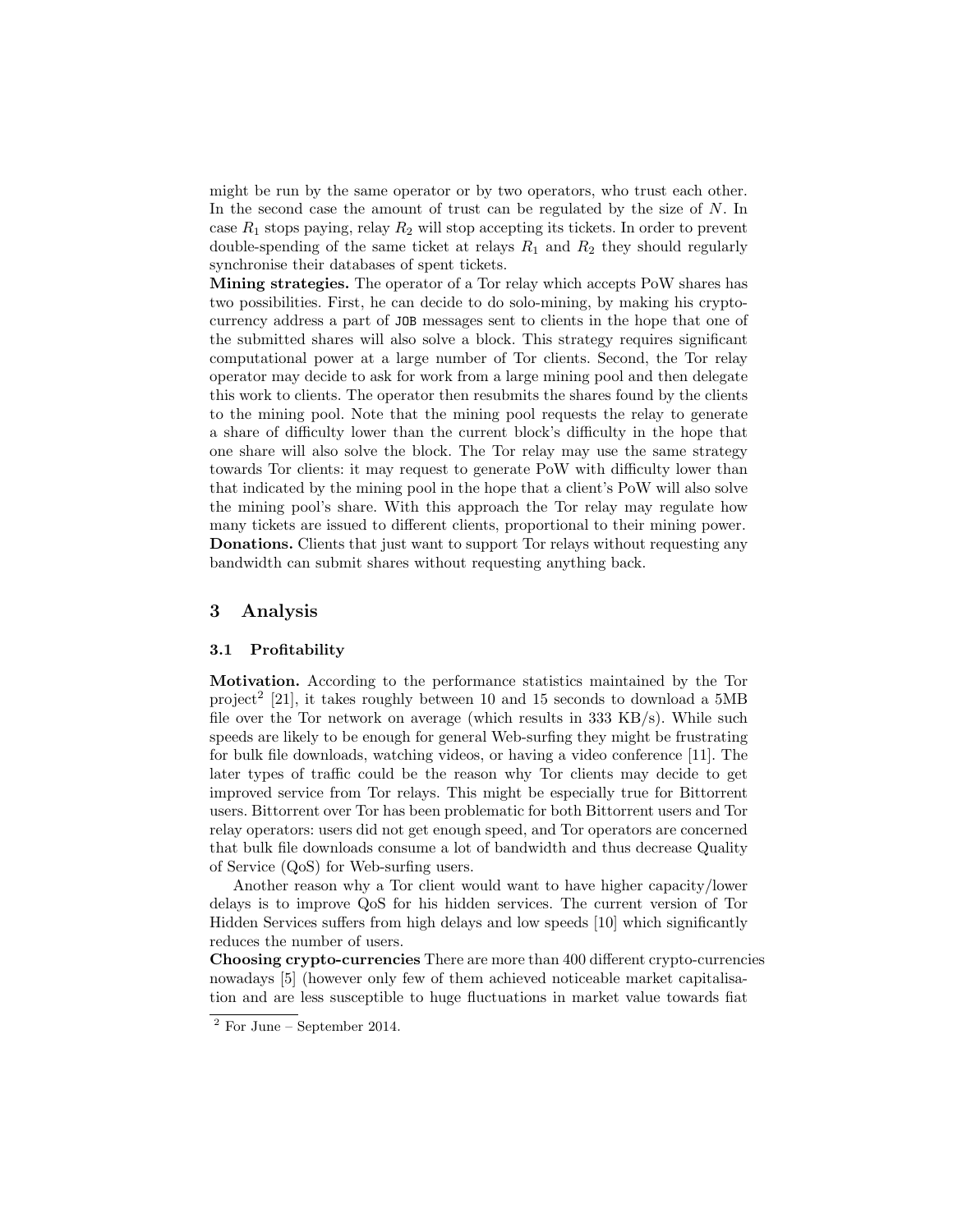currencies). According to [4] and [22] the following PoW algorithms are used in existing crypto-currencies: Blake-256, Groestl, HEFTY1, JHA, Keccak, Neo-Scrypt, Quark, Scrypt, Scrypt-Adaptive-Nfactor, Scrypt-Jane, SHA-256, X11, X13.

Profitability of mining a digital currency obviously depends on the miner's hash-rate, price of electricity, the currency's difficulty, and its current market price. The miner's hash-rate can vary significantly depending on hardware. Table 1 shows hash-rates achievable for different algorithms on Intel Core i7-  $2760 \text{QM}$  (4 cores at 2.40 GHz). The table also includes maximum revenue<sup>3</sup> for each algorithm for the 1st of September 2014 according to [4] (averaged over multiple observations). Electricity costs are estimated to be 11 cents per day given that max power of the CPU is 45W. During the day we also observed short periods of time when the revenue jumped to 11 cents per day. Also note that hash rates achievable on GPU's can be an order of magnitude higher. We assume that an average user of our protocol does not use ASICs.

|             | Hashing algorithm Rate on Intel Core i7-2760QM | Currency       | Revenue per day     |
|-------------|------------------------------------------------|----------------|---------------------|
| Blake-256   | $9,6 \text{ Mh/s}$                             | Blakecoin      | n/a                 |
| Groestl     | $1 \text{ Mh/s}$                               | Diamond        | 2.1                 |
| HEFTY1      | $128$ Kh/s                                     | Heavycoin      | n/a                 |
| JHA         | $308$ Kh/s                                     | Jackpotcoin    | $2.2 \text{ cents}$ |
| Keccak      | $5.2 \text{ Mh/s}$                             | Maxcoin        | $0.7$ cents         |
| Quark       | $300$ Kh/s                                     | <b>CNotes</b>  | 3.8 cents           |
| Scrypt      | $40$ Kh/s                                      | 42             | $0.8$ cents         |
|             |                                                | Litecoin       | $0.65$ cents        |
|             |                                                | Dogecoin       | $0.26$ cents        |
| Scrypt-N    | $20$ Kh/s                                      | Vertcoin       | $2.3 \text{ cents}$ |
| Scrypt-Jane | 360 h/s                                        | Yacoin         | n/a                 |
| $SHA-256d$  | $9.6 \text{ Mh/s}$                             | Peercoin       | $0.01$ cents        |
|             |                                                | <b>Bitcoin</b> | $0.008$ cents       |
| X11         | $360$ Kh/s                                     | Smartcoin      | 3.8 cents           |
|             |                                                | Darkcoin       | $2.5$ cents         |
| X13         | $104$ Kh/s                                     | Marucoin       | n/a                 |

Table 1. Hash rates of the proof-of-work algorithms on Intel Core i7-2760QM

**Profit estimation.** In order to estimate<sup>4</sup> how much a Tor relay can earn using the proposed scheme we first make the following assumptions:

- Among 2,000,000 daily Tor clients (according to the Tor statistics), only 500,000 are real users and the rest belong to botnets [16]. I.e. only 500,000 users can mine.
- $\sqrt{3}$  Revenue can be smaller when trying to exchange due to small market size.

<sup>4</sup> These are of course very rough estimates: it's not possible to learn the current hardware of Tor users, estimate the fraction of non-botnet Tor users, the number of Tor users which would be willing to mine, and the number of new (Bittorrent over Tor) users.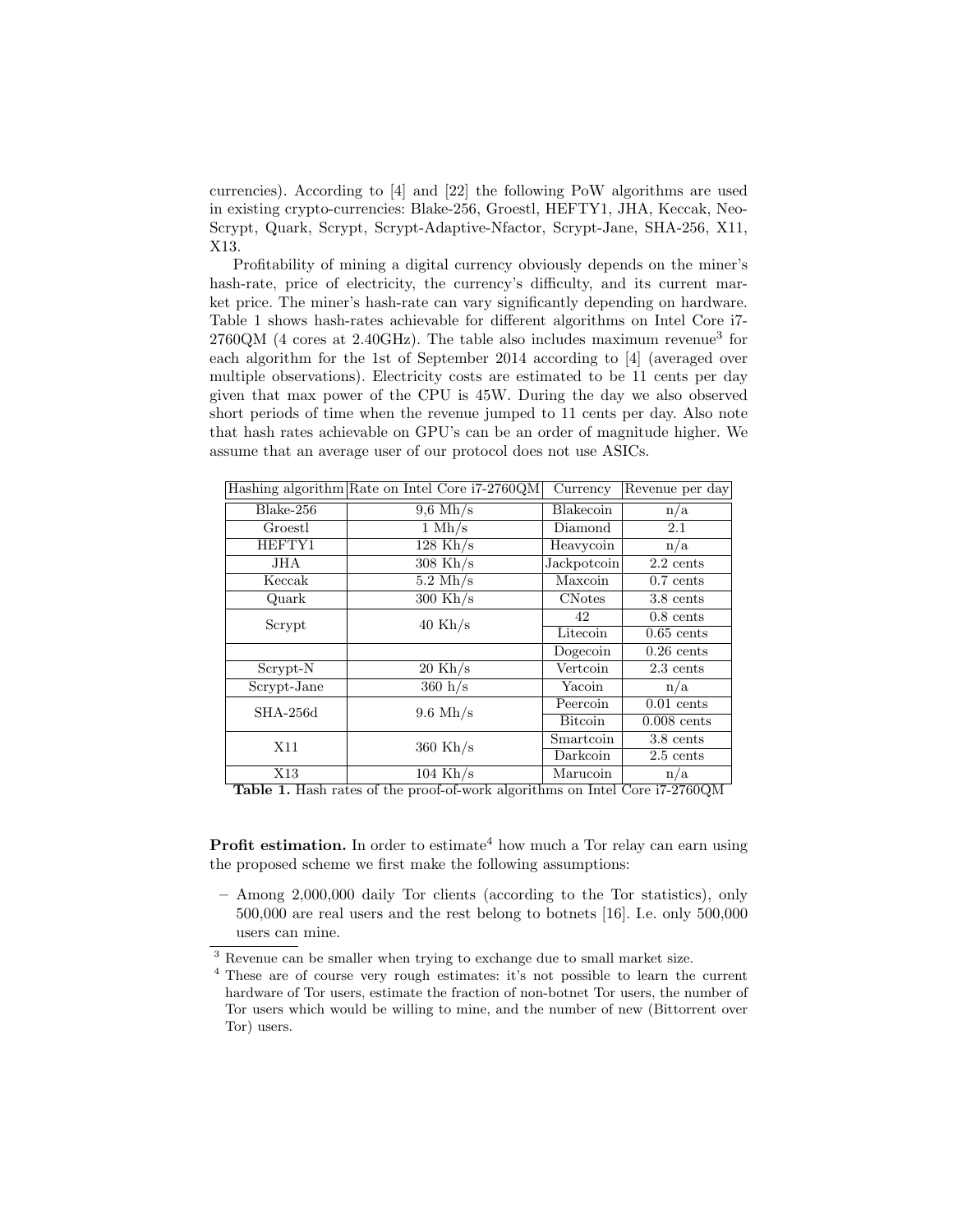– Moreover we assume that each user's session takes about 1 hour and every user is willing to mine with a hash-rate similar to that from Table 1. The later implies that clients will spend 100% of CPU on mining during 1 hour period. If clients decide to use less fraction of their CPU, the revenue of a Tor relay will decrease proportionally.

Income of a Tor relay obviously depends on the number of users which establish their circuits through this relay. This in turn depends on the relay's consensus bandwidth. We consider the case in which the scheme motivates running a Tor Exit node (currently there are only about 1,000 Exits out of 6,000 Tor relays). The green line in Figure 1 shows the income of an Exit relay under the assumption that each client can mine an equivalent of 3.8 cents per 24 hours of which a fraction of 1/24 is received by the relay during a 1 hour session. For such a case top Tor relays (with consensus bandwidth 200,000 KB/s) can earn about 500 USD per month. A middle-tier relay with consensus bandwidth 10,000 KB/s can earn about 25 USD. The green line in Figure 2 shows monthly incomes assuming 11 cents per client per day (in which case a top Tor relay can earn up to 1,600 USD).

Running a high-bandwidth Tor relay obviously means high costs. In order to estimate the incurred costs we assume that the rental price is: 25 EUR per month for a relay with consensus weight less than 15,000; 40 EUR for weight between 15,000 and 50,000; 70 EUR for consensus weight larger than 50,000. In addition we assume that 10 TB of traffic is included into the server's price and one has to pay 2 EUR per additional 1 TB [9]. It is important to note that we consider costs which Tor relays already have regardless whether they use the proposed rewarding scheme or not. Note also that in order to compute traffic costs of a relay we take its consensus bandwidth (which represents the relay's speed in  $KB/s$ , and assume that the relay constantly transmits with such speed which results in upper bound of traffic costs.

Costs to run an Exit relay of specific bandwidth and corresponding profitability of running such a relay (given the income produced by mining clients) are shown in Figures 1 and 2 with blue and red lines. A Tor relay partially compensates its costs in case of 3.8 cents per day per client; when clients mine an equivalent of 11 cents per day, the relay's costs are lower than its income. Additional income can be used for the server upgrade or to provide better free services.

#### 3.2 Anonymity

In this section we discuss anonymity of the proposed scheme. In Protocol 1, after client  $C$  mined a share he sends it to the corresponding Tor relay along with the hash of a random number (to be blindly signed). All communications are done over anonymous circuits, so that the Tor relay does not learn the originator of the messages (unless it is a Guard node). In addition blind signatures prevent the Tor relay from distinguishing client  $C$  from other clients. Finally shares generated by client C contain a Bitcoin address of either the Tor relay or a mining pool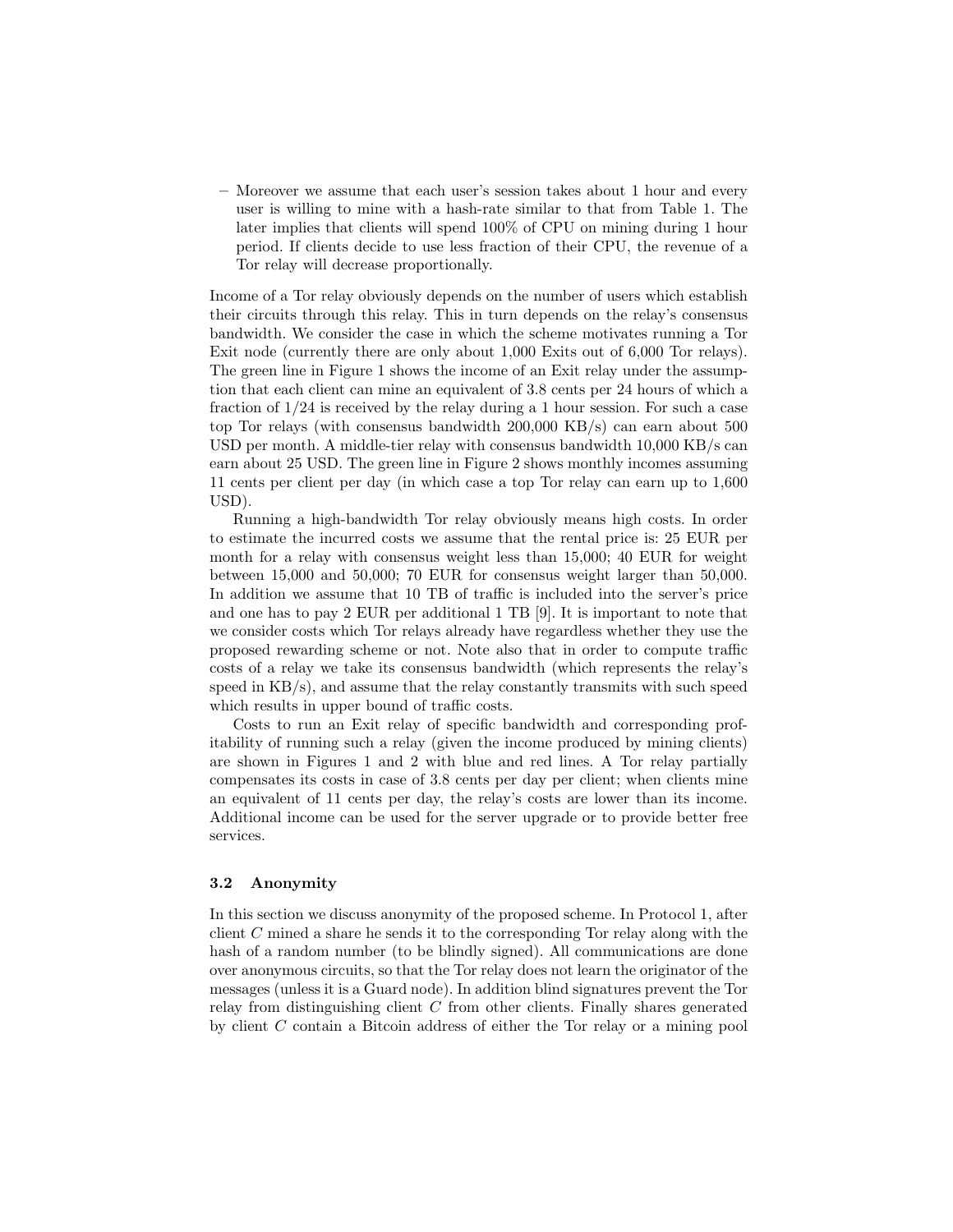

Fig. 1. Income, costs, and profit of an Exit relay in case of 3.8 cents per day per miner.



Fig. 2. Income, costs, and profit of an Exit relay in case of 11 cents per day per miner.

(the client is even not required to have a crypto-currency account), thus they don't reveal the identity of the client in spite of known attacks against Bitcoin (and hence Altcoins) anonymity [20].

A curious relay can however learn the hash rate of a client, thus it may recognize repeated connections from the same client. In order to mitigate such an attack a client is advised to randomize its hash rate. The same holds if a client decides to pre-mine bandwidth tickets from a relay.

We also note that a powerful miner can try to DoS the paid traffic of a relay, by taking all the paid traffic of a relay for itself. However such behavior is not rational, since it is economically more reasonable for such miner to just earn shares in the mining pool.

### 4 Conclusion and discussion

Mining Bitcoins or Altcoins on consumer-grade hardware, GPUs or even first generation ASICs (for Bitcoin) is not profitable nowadays. This is due to the fact that the difference between the price of mined coins and the electricity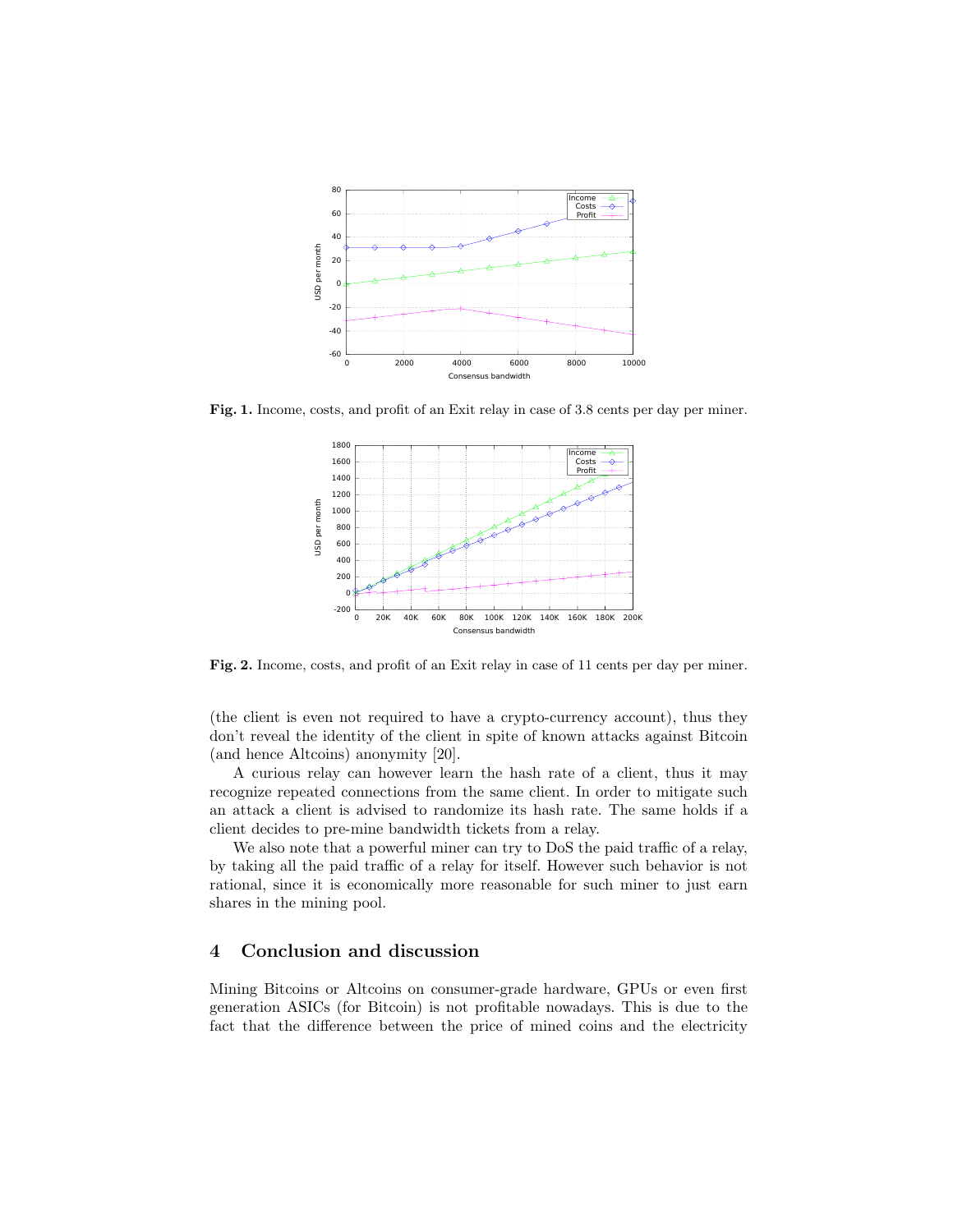costs is negative. Delegating mining (and thus electricity costs) to others while keeping the earned coins obviously makes it positive<sup>5</sup>. In this paper we propose a scheme to reward a Tor relay in which it subscribes for mining jobs at a crypto-currency mining pool and delegates these jobs to Tor clients (thus clients indirectly pay for electricity). The Tor relay then keeps all earned coins and in turn issues priority tickets and sends them to the clients. Priority tickets can be exchanged for the improved service at the same relay. The proposed scheme has four desirable properties: (1) it does not rely on a central bank; (2) it preserves user anonymity; (3) it removes a psychological barrier since clients do not pay directly (and thus the risk of their money being stolen is removed); (4) Tor relays are rewarded with crypto-currency coins which can be exchanged for fiat currencies and partially cover their operational expenses. A relay's income can vary significantly depending on crypto-currency exchange fluctuations, number of Tor clients willing to mine, hardware, etc. In a concrete example, assuming that clients mine for Exit relays only and if each client is able to mine an equivalent of 11 cents per day and mines 1 hour per day, an Exit relay with Consensus bandwidth 100,000 KB/s can earn 800 USD per month; such revenue should completely cover the relay's traffic costs and may allow the operator to upgrade to a more powerful server.

The proposed scheme does not decrease anonymity provided by the Tor network. All shares submitted by clients are anonymous and contain a Bitcoin address of either a Tor relay or a mining pool, thus attacks against Bitcoin anonymity become inapplicable. A curious relay can however learn a client's hash rate. Also in the case of pre-mining for later usage the relay will learn that the same user tries to go through it later on the same day.

Finally we would like to mention that if altcoins with strong anonymity (ex. Zerocoin [17]) become widely adopted it would be easy to integrate such payments into our scheme. A client will need to send together with the payment the blinded value for signing. The relay will need to broadcast a transaction with this value signed, from which the client will be able to derive the signature and thus the priority ticket.

Usages other than Tor The proposed scheme can be used not only to reward Tor relays. The same approach can be adopted by entities which accept payments. We note, that for this scheme to be successful it may be useful to go for memory-hard proofs of work, which would have no advantage in GPU or ASICs. Scrypt function used in some alt-coins (ex. Litecoin) comes close to be adequate for this purpose, though more energy-optimal tradeoff-resistant proofof-work functions can be designed for this task. We envisage that widespread use of such CPU mining in exchange for services may become a basis for a widely used micropayment system, which in turn becomes a strong alt-currency used by consumers (what is currently lacking in the Bitcoin universe, where the main activities are mining and hoarding of coins).

<sup>5</sup> Our scheme thus also gives an interesting use case for the old mining gear which is otherwise obsolete. This might be the only way to buy lots of priority traffic on Tor relays.